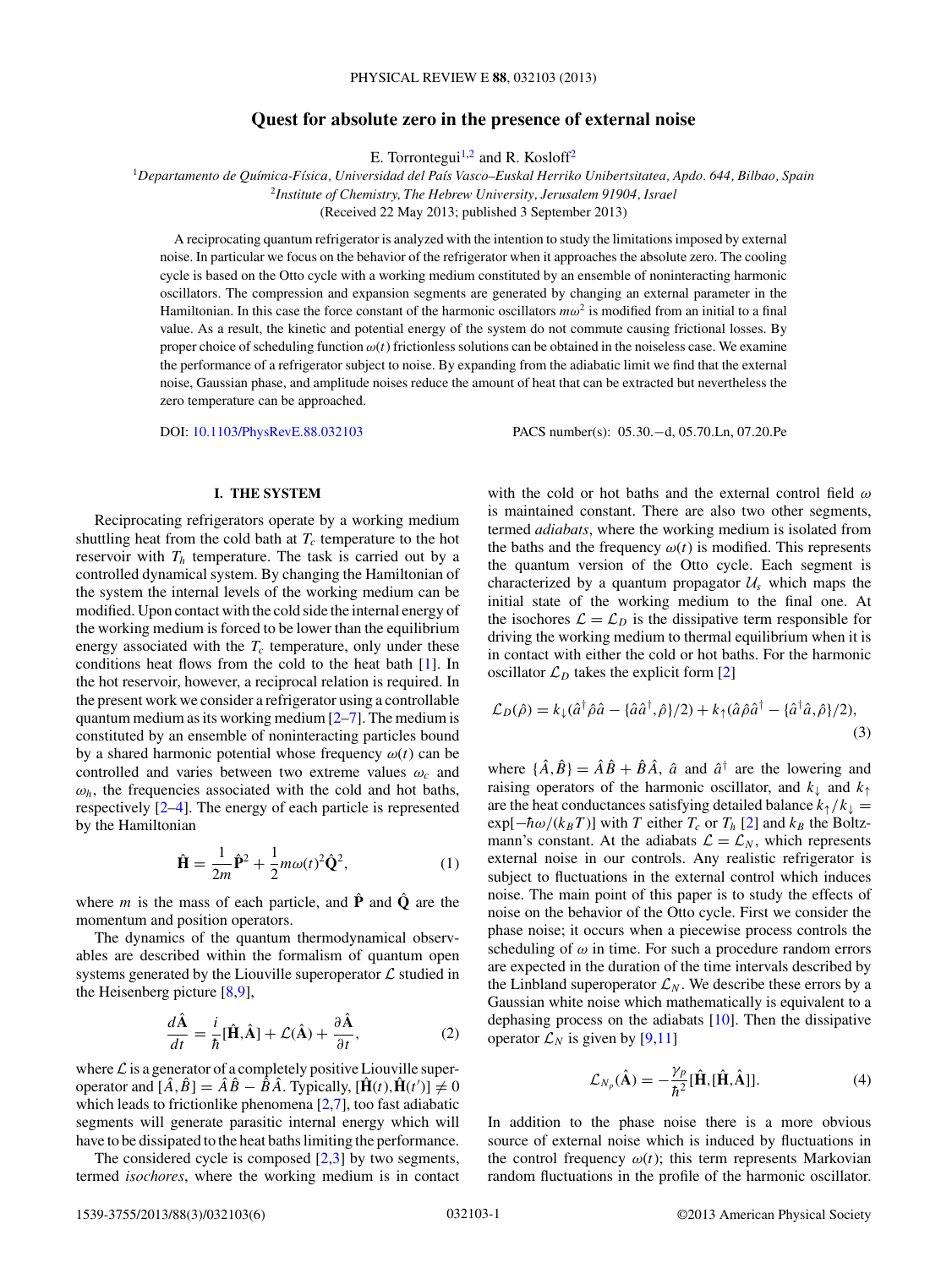The dissipative Linbland term is

$$
\mathcal{L}_{N_a}(\hat{\mathbf{A}}) = -\gamma_a \omega^2 [\hat{\mathbf{B}}, [\hat{\mathbf{B}}, \hat{\mathbf{A}}]], \tag{5}
$$

where  $\hat{\mathbf{B}} = m\omega \hat{\mathbf{Q}}^2/(2\hbar)$ . A more detailed description of the four segments is as follows.

*Hot isochore*. The frequency is constant  $\omega = \omega_h$  and the working medium is in contact with the hot bath at temperature  $T_h$ . In this case  $\mathcal{L} = \mathcal{L}_D$  is the dissipative Lindblad term, Eq. [\(3\),](#page-0-0) which leads the system toward thermal equilibrium of an harmonic oscillator defined by  $k_{\uparrow}/k_{\downarrow} = \exp[-\hbar \omega/(k_B T)]$ [\[2\]](#page-5-0). The dynamics of the segment are described by the operator  $\mathcal{U}_h$ .

*Expansion adiabat*. The working medium is isolated from the baths and the frequency  $\omega(t)$  changes from the initial value  $\omega_0 = \omega_h$  to the final one  $\omega_f = \omega_c$ . The Liouville superoperator is  $\mathcal{L} = \mathcal{L}_N$  which represents external noise in our controls. The propagator  $\mathcal{U}_{hc}$  associated with this branch is our main subject of study.

*Cold isochore*. The frequency is maintained constant  $\omega$  =  $\omega_c$  and the working medium is in contact with the cold bath at temperature  $T_c$ .  $\mathcal L$  is again a dissipative Lindblad term  $\mathcal L_D$ . The evolution operator is  $\mathcal{U}_c$ .

*Compression adiabat*. The frequency *ω*(*t*) changes from the initial value  $\omega_c$  to the final one  $\omega_h$ . The Liouville superoperator  $\mathcal{L} = \mathcal{L}_N$  represents the external noise. The dynamic is described by  $U_{ch}$ . Then the total propagator associated with one whole cycle is the product

$$
\mathcal{U}_{\text{cyc}} = \mathcal{U}_{ch} \mathcal{U}_c \mathcal{U}_{hc} \mathcal{U}_h. \tag{6}
$$

The state that describes the system is fully characterized by the thermodynamical variables. Statistical thermodynamics define that the state is determined by the maximum entropy condition subject to the constraints imposed by the thermodynamical observables  $[12-14]$ . At thermal equilibrium the energy expectation value is sufficient to represent the state of the system, maximizing the von Neumann entropy  $S_{vN} = -k_B \text{Tr}[\hat{\rho} \ln(\hat{\rho})]$ subject to the energy constraint sets the density matrix at thermal equilibrium [\[14\]](#page-5-0),

$$
\hat{\rho}_{\text{eq}} = \frac{1}{Z} e^{-\hat{H}/(k_B T)},\tag{7}
$$

where  $Z = \text{Tr}[e^{-\hat{H}/(k_B T)}]$  is the partition function. However, during the cycle the system is not in general at thermal equilibrium, thus in order to generalize the canonical form Eq. (7) additional thermodynamical observables are necessary to characterize the state of the system. The density matrix of the state that maximizes the entropy subject to the constraints  $\langle \hat{\mathbf{A}}_i \rangle = \text{Tr}[\hat{\mathbf{A}}_i \hat{\rho}]$  is

$$
\hat{\rho} = \frac{1}{Z} e^{\sum_{i} \beta_{i} \hat{\mathbf{A}}_{i}}, \tag{8}
$$

where  $\beta_i$  are the Lagrange multipliers. This generalized canonical form is meaningful if the state can cast Eq. (8) during the whole cycle leading to canonical invariance  $\beta_i = \beta_i(t)$  [\[14\]](#page-5-0) which is guaranteed if the set of operators  $\hat{A}_i$  of Eq. (8) is closed under the dynamics generated by the equation of motion, Eq. [\(2\).](#page-0-0) For the part  $i[\hat{H}, \hat{A}]/\hbar + \partial \hat{A}/\partial t$  which produces a unitary evolution it occurs that the Hamiltonian of the system is

a linear combination of the operator set  $\hat{A}_i$ ,  $\hat{H}(t) = \sum_m h_m \hat{A}_m$ (where  $h_m$  are the expansion coefficients) and the set  $\hat{A}_i$  forms a closed Lie algebra  $[\hat{A}_i, \hat{A}_j] = \sum_k C_{ijk} \hat{A}_k$  (the  $C_{ijk}$  are the structure factors) that preserves canonical invariance [\[15\]](#page-5-0). For the Otto cycle the set of thermodynamical observables  $\hat{\mathbf{A}}' = {\hat{\mathbf{P}}^2, \hat{\mathbf{Q}}^2, \hat{\mathbf{Q}}\hat{\mathbf{P}}} + \hat{\mathbf{P}}\hat{\mathbf{Q}}$ } forms a SU(1,1) closed Lie algebra. In addition, for the nonunitary part  $\mathcal L$  of Eq. [\(2\)](#page-0-0) this set of three thermodynamical observables is closed to either  $\mathcal{L}_D$ ,  $\mathcal{L}_{N_p}$ , or  $\mathcal{L}_{N_a}$ , which is sufficient to preserve canonical invariance [\[2\]](#page-5-0). The choice of this set of thermodynamical observables is not unique; in particular, we consider the following three  $\hat{A}$  =  ${\hat{\mathbf{H}}}\cdot\hat{\mathbf{L}}$ ,  $\hat{\mathbf{D}}$ } time dependent operators:  $\hat{\mathbf{H}} = \frac{1}{2m}\hat{\mathbf{P}}^2 + \frac{1}{2}m\omega(t)^2\hat{\mathbf{Q}}^2$ Hamiltonian,  $\hat{\mathbf{L}} = \frac{1}{2m}\hat{\mathbf{P}}^2 - \frac{1}{2}m\omega(t)^2\hat{\mathbf{Q}}^2$  Lagrangian, and  $\hat{\mathbf{D}} = \frac{1}{2m}(t)\hat{\mathbf{Q}}\hat{\mathbf{P}} + \hat{\mathbf{P}}\hat{\mathbf{Q}}$  momentum space correlation which satisfy  $\frac{1}{2}\omega(t)(\hat{\mathbf{Q}}\hat{\mathbf{P}} + \hat{\mathbf{P}}\hat{\mathbf{Q}})$  momentum-space correlation which satisfy the SU(1*,*1) algebra. The invariant Casimir operator associated with this algebra is  $\hat{\mathbf{C}} = (\hat{\mathbf{H}}^2 - \hat{\mathbf{L}}^2 - \hat{\mathbf{D}}^2)/(\hbar^2 \omega^2)$ ; recently it has been used to solve the dynamics of the system [\[16\]](#page-5-0). The closed algebra leads to closed equations of motion on the adiabats and on the isochores [\[3,17\]](#page-5-0).

To make explicitly the connection between the state represented by the density matrix  $\hat{\rho}$  and the expectation values of the three operators that guaranteed the canonical invariance let us rewrite the density matrix as [\[2\]](#page-5-0)

$$
\hat{\rho} = \frac{1}{Z} e^{\alpha \hat{a}^2} e^{-\beta \hat{H}} e^{\alpha^* \hat{a}^{\dagger^2}}, \tag{9}
$$

where \* represents the complex conjugate. The Hermiticity of the density matrix  $\hat{\rho} = \hat{\rho}^{\dagger}$  imposes the real and complex nature of the time dependent Lagrange multipliers  $\beta \in \mathbb{R}$  and  $\alpha \in \mathbb{C}$ . In terms of the expectation values of the thermodynamical observables  $\langle \hat{A}_i \rangle$  the Lagrange multipliers are given by [\[2\]](#page-5-0)

$$
\alpha = \frac{2\hbar\omega[\langle \hat{\mathbf{L}} \rangle + i \langle \hat{\mathbf{D}} \rangle]}{4[\langle \hat{\mathbf{L}} \rangle^2 + \langle \hat{\mathbf{D}} \rangle^2] - [\hbar\omega - 2 \langle \hat{\mathbf{H}} \rangle]^2},\tag{10}
$$

$$
\beta = \frac{1}{\hbar\omega} \ln \left[ \frac{4[\langle \hat{\mathbf{D}}\rangle^2 - \langle \hat{\mathbf{H}}\rangle^2 + \langle \hat{\mathbf{L}}\rangle^2] + \hbar^2 \omega^2}{4[\langle \hat{\mathbf{L}}\rangle^2 + \langle \hat{\mathbf{D}}\rangle^2] - [\hbar\omega - 2\langle \hat{\mathbf{H}}\rangle]^2} \right].
$$
 (11)

### **II. EQUATIONS OF MOTION**

The dynamics generated on the isochores is obtained from Eq.  $(2)$ :

$$
\frac{d}{dt} \underbrace{\begin{pmatrix} \hat{\mathbf{H}} \\ \hat{\mathbf{L}} \\ \hat{\mathbf{D}} \end{pmatrix}}_{=: \hat{\mathbf{A}}(t)} = \begin{pmatrix} -\Gamma & 0 & 0 \\ 0 & -\Gamma & -2\omega \\ 0 & 2\omega & -\Gamma \end{pmatrix} \hat{\mathbf{A}}(t) + \begin{pmatrix} \Gamma \langle \hat{\mathbf{H}} \rangle_{eq} \\ 0 \\ 0 \end{pmatrix},
$$
\n(12)

where  $\Gamma = k_{\perp} - k_{\uparrow}$  is the heat conductance and  $\langle \mathbf{H} \rangle_{\text{eq}} =$  $\hbar\omega$  coth[ $\hbar\omega/(2k_BT)$ ]/2 is the equilibrium expectation energy. The equation of motion for the Hamiltonian is decoupled from the equations for **Lˆ** and **Dˆ** and displays an exponential approach to equilibrium. In contrast the Lagrangian and momentum-space correlation operators show an oscillatory decay to an expectation value of zero at equilibrium. More explicitly, as in the isochores the frequency is constant, and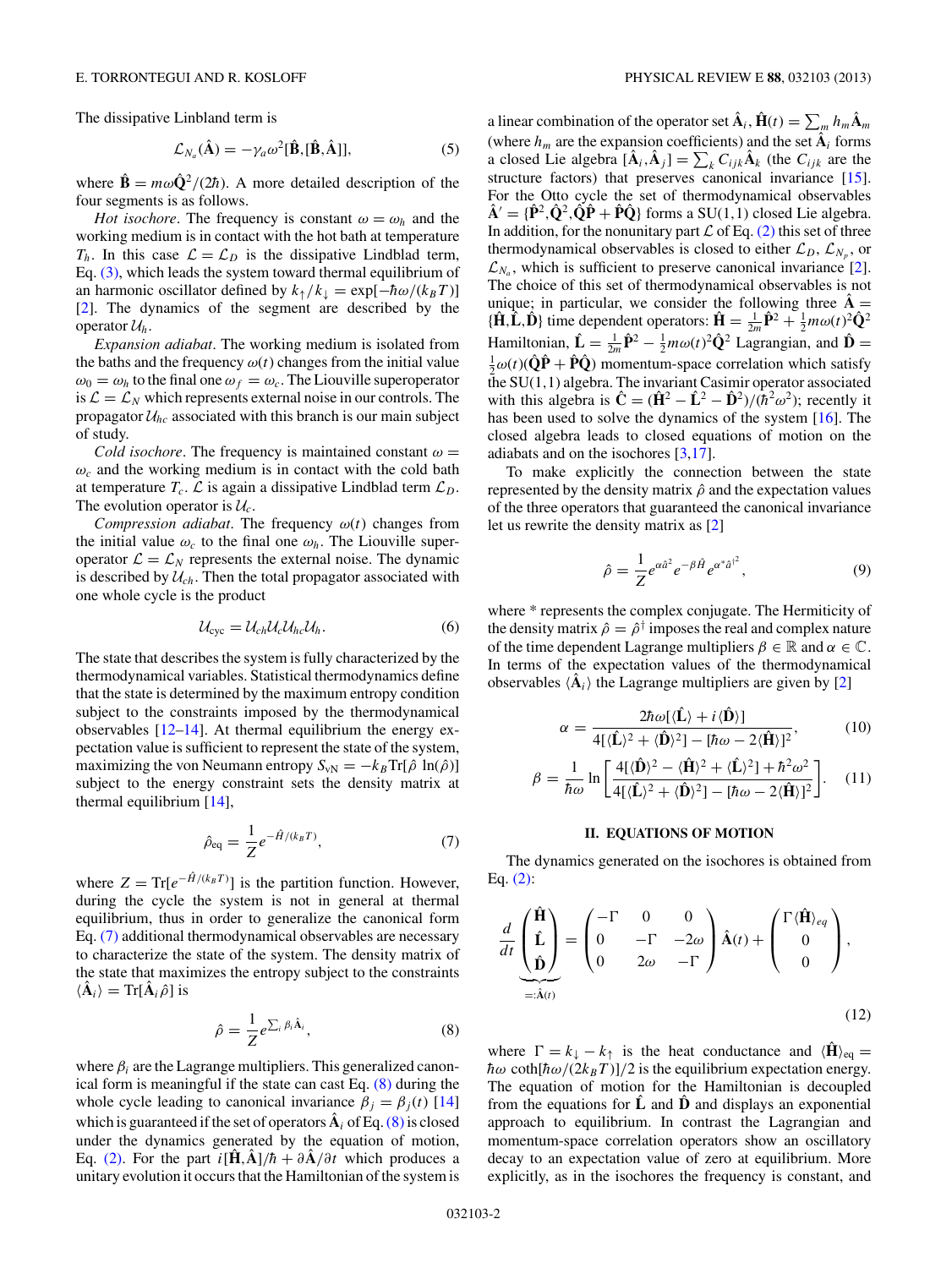<span id="page-2-0"></span>the above equations can be integrated,

$$
\hat{\mathbf{H}}(t) = e^{-t\Gamma}[\hat{\mathbf{H}}(0) - \hat{\mathbb{I}}\langle\hat{\mathbf{H}}_{\text{eq}}\rangle] + \hat{\mathbb{I}}\langle\hat{\mathbf{H}}_{\text{eq}}\rangle, \tag{13}
$$

$$
\hat{\mathbf{L}}(t) = e^{-t\Gamma} [\cos(2\omega t)\hat{\mathbf{L}}(0) - \sin(2\omega t)\hat{\mathbf{D}}(0)], \qquad (14)
$$

$$
\hat{\mathbf{D}}(t) = e^{-t\Gamma}[\sin(2\omega t)\hat{\mathbf{L}}(0) + \cos(2\omega t)\hat{\mathbf{D}}(0)],\qquad(15)
$$

with  $\hat{H}(0), \hat{L}(0)$ , and  $\hat{D}(0)$  the initial values of the operators.

For the case of the adiabats the equations of motion take the form

$$
\frac{d\hat{\mathbf{A}}(t)}{\omega dt} = \begin{pmatrix} \mu + \gamma_a \omega & -\mu - \gamma_a \omega & 0\\ -\mu + \gamma_a \omega & \mu - (4\gamma_p + \gamma_a)\omega & -2\\ 0 & 2 & \mu - 4\gamma_p \omega \end{pmatrix} \hat{\mathbf{A}}(t),\tag{16}
$$

where the three operators and  $\omega$  depend on *t* and  $\mu = \dot{\omega}/\omega^2$ is defined as a dimensionless adiabatic parameter [\[3\]](#page-5-0). The solution of these coupled differential equations depends on the functional form of  $\omega(t)$ . Now our main purpose is to solve Eq. (16) for the adiabats. From this expression we write the previous  $3 \times 3$  matrix M as  $\mathcal{M} = \mathcal{M}_0 + \mathcal{N}_p + \mathcal{N}_a$ , where  $\mathcal{M}_0$  takes into account the noiseless evolution on the adiabats [\[3\]](#page-5-0) and  $\mathcal{N}_p$  and  $\mathcal{N}_q$  are the contributions of the phase and amplitude noise, respectively:

$$
\mathcal{M}_0(t) = \begin{pmatrix} \mu & -\mu & 0 \\ -\mu & \mu & -2 \\ 0 & 2 & \mu \end{pmatrix},
$$
  

$$
\mathcal{N}_p(t) = -4\gamma_p \omega \begin{pmatrix} 0 & 0 & 0 \\ 0 & 1 & 0 \\ 0 & 0 & 1 \end{pmatrix}, \qquad (17)
$$
  

$$
\mathcal{N}_a(t) = \gamma_a \omega \begin{pmatrix} 1 & -1 & 0 \\ 1 & -1 & 0 \\ 0 & 0 & 0 \end{pmatrix}.
$$

The solution for the noiseless evolution has been obtained before [\[3\]](#page-5-0). Usually the time evolution with an arbitrary functional form of  $\omega(t)$  will involve quantum friction [\[2\]](#page-5-0) due to the resultant parasitic increase in the internal energy. The dissipation of this energy, in particular into the cold bath, can cause the refrigerator to stop cooling. But it is known that there are some special functional forms of  $\omega(t)$  that allow a frictionless evolution in the adiabats [\[3,4,18–21\]](#page-5-0). In particular, we consider the  $\mu$  = const [\[3\]](#page-5-0) case, as we will see below it sets frictionless dynamics under particular conditions. The frequency profile is

$$
\omega(t) = \omega_0/(1 - \mu \omega_0 t), \tag{18}
$$

with  $\omega_0$  the initial frequency at the adiabats. To get the noiseless solution for constant  $\mu$  we seek a solution of the type  $\mathcal{U}_{hc}^0 = \mathcal{U}_1 \mathcal{U}_2$  where  $[\mathcal{U}_1, \mathcal{U}_2] = 0$  and with  $\mathcal{U}_1$  the part associated with the adiabatic evolution. The operator  $U_1$  is obtained by changing the time variable  $d\theta = \omega(t)dt$  and factoring out the term  $\mu$ **l** in  $\mathcal{M}_0$ , thus

$$
\mathcal{U}_1 = \frac{\omega(t)}{\omega_0} \hat{\mathbb{I}}, \quad \omega_0 = \omega(t = 0). \tag{19}
$$

The nonadiabatic contribution is codified into the  $U_2$  operator which is obtained by diagonalizing the extra-diagonal terms for  $\mu < -2$ :

$$
\mathcal{U}_2 = \frac{1}{\Omega^2} \begin{pmatrix} 4 - c\mu^2 & -\mu\Omega s & -2\mu(c-1) \\ -\mu\Omega s & \Omega^2 c & -2\Omega s \\ 2\mu(c-1) & 2\Omega s & 4c - \mu^2 \end{pmatrix}, \quad (20)
$$

where  $\Omega = \sqrt{4 - \mu^2}$ ,  $c = \cos(\Omega \theta)$ ,  $s = \sin(\Omega \theta)$ , and  $\theta(t) =$  $-\ln(\frac{\omega_0}{\omega(t)})/\mu$ . From Eq. (20) we see that the propagator  $U_2$ induces mixing of  $\hat{H}$ ,  $\hat{L}$ , and  $\hat{D}$ . To characterize the deviation from perfect factorization of the three operators we define an adiabaticity measure *δ* [\[7\]](#page-5-0) as

$$
\delta = [U_1^{-1}U_{hc}](1,1) - 1,\t(21)
$$

in this context of noiseless dynamics and constant  $\mu$ ,  $\delta$  =  $U_2(1,1) - 1$ . The propagator  $U_2$  is to be expanded around  $\mu =$ 0 which corresponds to the adiabatic limit. For  $\mu < -2$ ,  $U_2$ corresponds to a rotation matrix so  $H$ ,  $L$ , and  $D$  describe a periodic motion. Each period is defined by

$$
X = \Omega \theta = 2n\pi, \quad n = 0, 1, 2, 3 \dots,
$$
 (22)

thus at the end of each one  $\mathcal{U}_2$  restores the identity matrix and the perfect adiabatic following conditions  $\delta = 0$  are satisfied, leading to frictionless dynamic. This frictionless condition sets a quantization on the constant adiabatic parameter  $\mu$ ,

$$
\mu = \frac{-2 \ln \left(\frac{\omega_0}{\omega_f}\right)}{\sqrt{4n^2\pi^2 + \ln^2 \left(\frac{\omega_0}{\omega_f}\right)}},\tag{23}
$$

where  $\omega_f$  is the final frequency at the adiabats. The frictionless allocating times in the adiabats can be calculated from Eqs. (18) and (23):

$$
\tau = \frac{\left(\frac{\omega_0}{\omega_f} - 1\right)\sqrt{4n^2\pi^2 + \ln^2\left(\frac{\omega_0}{\omega_f}\right)}}{2\omega_0 \ln\left(\frac{\omega_0}{\omega_f}\right)}.
$$
 (24)

#### **III. EFFECT OF NOISE**

The propagators for both phase and amplitude noise are derived. For a constant  $\mu$  the exact solutions can be obtained by numerical integration of Eq. (16). To gain insight the exact solution is compared to approximations which provide more transparent physical interpretations. To this end we consider separately the phase and amplitude noise in the adiabatic frictionless  $\mu \rightarrow 0$  limit.

### **A. Phase noise**

Now we include the phase noise through the dissipative operator  $\mathcal{L}_{N_p}(\hat{\mathbf{A}}) = -\frac{\gamma_p}{\hbar^2} [\hat{\mathbf{H}} , [\hat{\mathbf{H}} , \hat{\mathbf{A}}]]$  and we seek a solution of the product form  $U_{hc} = U_1 U_2 U_3$ . The equations of motion for  $U_3$  are obtained from the interaction picture

$$
\frac{d}{\omega dt} \mathcal{U}_{3p}(t) = \mathcal{U}_2(-t) \mathcal{N}_p(t) \mathcal{U}_2(t) \mathcal{U}_{3p}(t)
$$

$$
= \mathcal{W}_p(t) \mathcal{U}_{3p}(t), \tag{25}
$$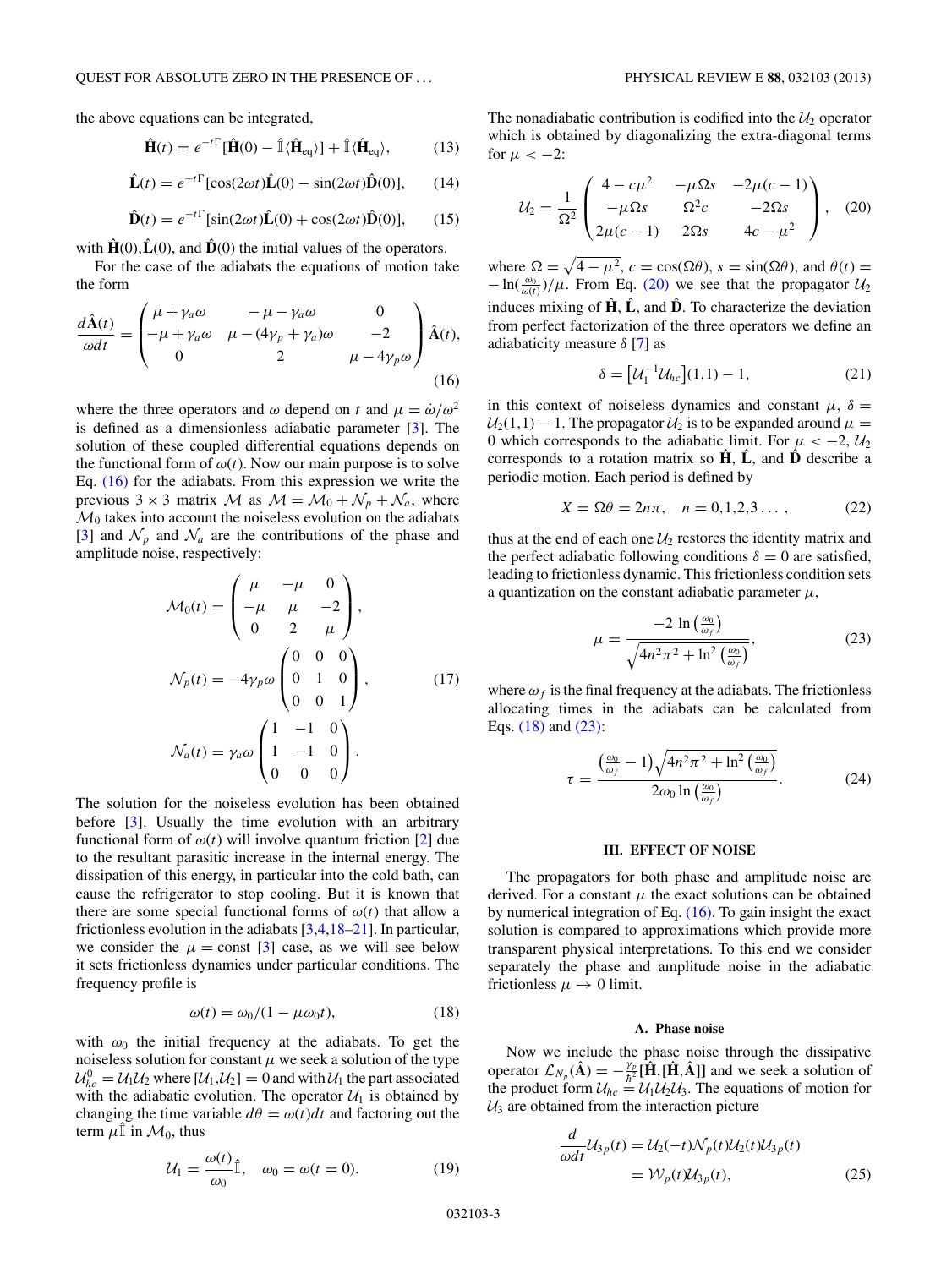<span id="page-3-0"></span>where

$$
W_p(t) = \frac{4\gamma_p \omega(t)}{\Omega^4} \begin{pmatrix} (c-1)\mu^2[\mu^2(1+c) - 8] & \mu s(\mu^2 c - 4)\Omega & 2\mu(c-1)(\mu^2 c - 4) \\ -\mu s(\mu^2 c - 4)\Omega & -[\mu^2(s^2 - 1) + 4]\Omega^2 & -2\mu^2 s(c - 1)\Omega \\ -2\mu(c - 1)(\mu^2 c - 4) & -2\mu^2 s(c - 1)\Omega & -[\mu^2(\mu^2 - 4s^2 - 8c) + 16] \end{pmatrix}.
$$
 (26)

The Magnus expansion [\[22\]](#page-5-0) is employed to solve Eq. [\(25\)](#page-2-0) which can be rewritten as  $\frac{dU_{3p}(X)}{dX} = \mathcal{W}_p(X) \mathcal{U}_{3p}(X) / \Omega$  and obtain the *n* period propagator  $U_{3p}(X = 2n\pi)$ ,

$$
\mathcal{U}_{3p}(X=2n\pi) \approx e^{B_1+B_2+\cdots},\tag{27}
$$

where  $B_1 = \int_0^{2n\pi} dX \mathcal{W}_a(X)/\Omega$ ,  $B_2 = \frac{1}{2} \int_0^{2n\pi} \int_0^X dX dX'$  $[W_a(X), W_a(X')] / \Omega^2$ , and so on. The first order Magnus term leads to

$$
B_{1p} = \frac{\gamma_p \omega_h \mu (-1 + e^{2n\pi \mu/\Omega})}{-16 + 3\mu^2}
$$
  
 
$$
\times \begin{pmatrix} -32 & -16 & -\frac{32}{\mu} - 6\mu \\ 16 & -4 + \frac{64}{\mu^2} & 6\mu \\ \frac{32}{\mu} + 6\mu & 6\mu & 12 + \frac{64}{\mu^2} \end{pmatrix}.
$$
 (28)

In the adiabatic limit we neglect the  $O(\mu)$  terms in the nondiagonal and the  $O(0)$  terms in the diagonal so

$$
U_{3p}(X=2n\pi) = \begin{pmatrix} e^{\gamma_p \mathcal{F}\mu} & 0 & 0 \\ 0 & \frac{4}{4+\mu^2} e^{-4\gamma_p \mathcal{F}/\mu} & 0 \\ 0 & 0 & e^{-\gamma_p \mathcal{F}\Omega^2/\mu} \end{pmatrix},
$$
(29)

where  $\mathcal{F} = -\frac{16\omega_h}{(-16+3\mu^2)}(-1+e^{2n\pi\mu/\Omega})$ ; then the frictionless parameter given by Eq. [\(21\)](#page-2-0) for phase noise is  $\delta = U_3(1,1) - 1$ ,

$$
\delta_p \approx -1 + e^{\gamma_p \mathcal{F}\mu}.\tag{30}
$$

Notice that as  $\mu \to 0$  the phase noise in the first order Magus approximation vanishes  $\delta_p \to 0$ .

When computing the second order Magnus expansion for phase noise we get for the adiabatic limit

$$
\mathcal{U}_{3p}^{(2)} = \begin{pmatrix} \cosh \beta & -\sinh \beta & 0\\ -\sinh \beta & \cosh \beta & 0\\ 0 & 0 & 1 \end{pmatrix},
$$
(31)

where  $\beta = \frac{16\omega_h^2 \gamma_p^2}{(4+3\mu^2)}(-1 + e^{4n\pi\mu/\Omega})$ , so  $\delta_p^{(2)} = -1 + \cosh \beta$ . When  $n \to \infty$  it sets a finite value for the influence of phase noise

$$
\delta_p^{(2)} = -1 + \cosh\left[4\gamma_p^2(\omega_h^2 - \omega_c^2)\right].
$$
 (32)

## **B. Amplitude noise**

We progress in a similar way to calculate the phase noise produced by the dissipative operator  $\mathcal{L}_{N_a}(\hat{\mathbf{A}}) =$  $-\gamma_a \omega^2 [\hat{\mathbf{B}} , [\hat{\mathbf{B}} , \hat{\mathbf{A}} ]]$ . In this case the interaction picture for  $\mathcal{U}_{3a}$  is

$$
\frac{d}{\omega dt} \mathcal{U}_{3a}(t) = \mathcal{U}_2(-t) \mathcal{N}_a(t) \mathcal{U}_2(t) \mathcal{U}_{3a}(t)
$$
\n
$$
= \mathcal{W}_a(t) \mathcal{U}_{3a}(t), \tag{33}
$$
\nwith

$$
W_a(t) = \frac{\gamma_a \omega(t)}{\Omega^4} \begin{pmatrix} (4 - \mu^2 c + \mu s \Omega)^2 & (\mu s + \Omega c)(-4 + \mu^2 c - \mu \Omega s) \Omega & 2(\mu - \mu c + \Omega s)(4 - \mu^2 c + \mu \Omega s) \\ (\mu s + \Omega c)(4 - \mu^2 c + \mu \Omega s) \Omega & -(\mu s + \Omega c)^2 \Omega^2 & 2(\mu s + \Omega c)(\mu - \mu c + \Omega s) \Omega \\ -2(\mu - \mu c + \Omega s)(4 - \mu^2 c + \mu \Omega s) & 2(\mu s + \Omega c)(\mu - \mu c + \Omega s) \Omega & -4(\mu - \mu c + \Omega s)^2 \end{pmatrix}.
$$
\n(34)

In this case the first order Magnus term leads to

$$
B_{1a} = \frac{\gamma_a \omega_h (-1 + e^{2n\pi \mu/\Omega})}{-16 + 3\mu^2} \times \begin{pmatrix} -\frac{16}{\mu} + \mu & -\mu & 4 \\ \mu & \frac{8}{\mu} - \mu & 2 \\ 4 & 2 & \frac{8}{\mu} \end{pmatrix},
$$
(35)

and in the adiabatic limit just the  $O(\mu^{-1})$  terms are considered, then

$$
U_{3a}(X = 2n\pi) = \begin{pmatrix} e^{\gamma_a \mathcal{F}/\mu} & 0 & 0 \\ 0 & e^{-\gamma_a \mathcal{F}/(2\mu)} & 0 \\ 0 & 0 & e^{-\gamma_a \mathcal{F}/(2\mu)} \end{pmatrix},
$$
(36)

so the adiabaticity measure reads

$$
\delta_a \approx -1 + e^{\gamma_a \mathcal{F}/\mu}.\tag{37}
$$

These two analytic expressions for *δ* match the exact values obtained numerically solving Eqs. [\(25\)](#page-2-0) or (33) for phase and amplitude noise as we infer from Fig. [1.](#page-4-0) Amplitude and phase noise show the opposite behavior in the adiabatic limit of  $n \to \infty$ . Amplitude noise diverges when the process is more adiabatic,  $\delta_a \sim 1/\mu$ , Eq. (37), whereas phase noise  $\delta_p$  tends to a constant as  $\mu \rightarrow 0$ , Eq. (32).

## **IV. MINIMAL TEMPERATURE**

Does noise in the Otto cycle have any consequence on the performance of the refrigerator when  $T_c \rightarrow 0$ ? Is there

032103-4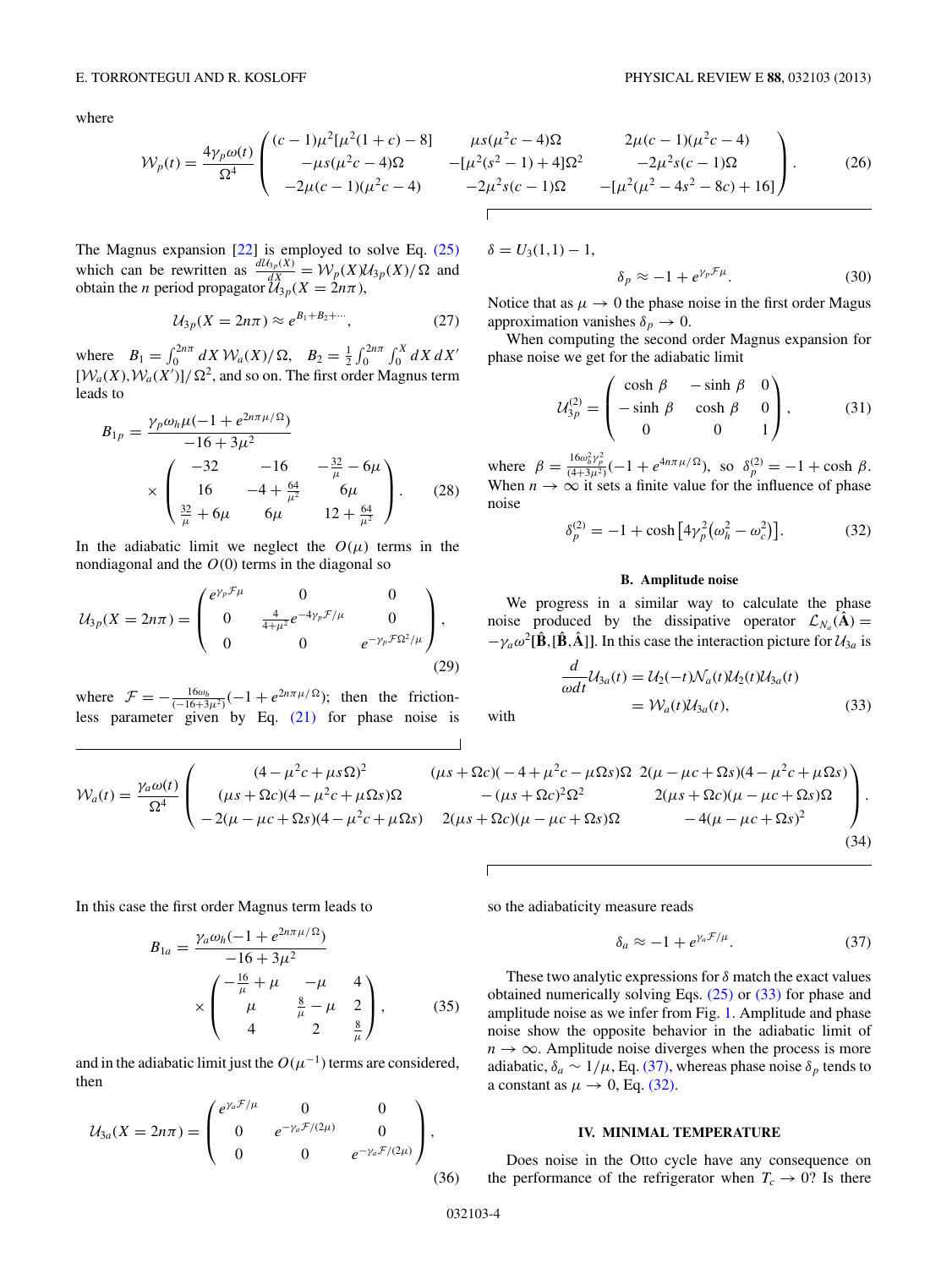<span id="page-4-0"></span>

FIG. 1. (Color online) Parameter *δ* versus the frictionless cycle number *n* for phase and amplitude noise. Blue solid line: approximated  $\delta_p$  computed with the analytic Eq. [\(30\).](#page-3-0) Black squares: exact  $\delta_p$  solving numerically Eqs. [\(25\)](#page-2-0) and [\(26\).](#page-3-0) Green dashed line: approximated  $\delta_a$  computed with the analytic Eq. [\(37\).](#page-3-0) Red circles: exact  $\delta_a$  solving numerically Eqs. [\(33\)](#page-3-0) and [\(34\).](#page-3-0) Parameter values:  $\omega_c = 2\pi \times 1000 \text{ rad/s}, \ \omega_h/\omega_c = 25, \ \gamma_p = 10^{-6} \text{ s}^{-1}, \text{ and}$  $\gamma_a = 5 \times 10^{-9} \text{ s}^{-1}.$ 

a minimum temperature above the absolute zero where the refrigerator stops working?

The conditions for refrigeration require that on the cold side the internal energy of the working medium is smaller than the equilibrium energy with the cold bath at the end of the *expansion adiabat*,

$$
\langle \hat{\mathbf{H}} \rangle_c \leq \langle \hat{\mathbf{H}} \rangle_{\text{eq}}(T_c) = \frac{\hbar \omega_c}{2} \coth\left(\frac{\hbar \omega_c}{2k_B T_c}\right).
$$
 (38)

On the *hot isochore* the lowest temperature that can be obtained is in equilibrium

$$
\langle \hat{\mathbf{H}} \rangle_h \geqslant \langle \hat{\mathbf{H}} \rangle_{\text{eq}}(T_h) = \frac{\hbar \omega_h}{2} \coth\left(\frac{\hbar \omega_h}{2k_B T_h}\right). \tag{39}
$$

Under these conditions of thermal equilibrium  $L = D = 0$ [\[2\]](#page-5-0) and independently of what kind of noise we consider the change in  $\langle H \rangle$  along the expansion adiabat is

$$
\frac{\langle \hat{\mathbf{H}} \rangle_c}{\omega_c} \approx (1 + \delta) \frac{\langle \hat{\mathbf{H}} \rangle_h}{\omega_h},\tag{40}
$$

with *δ* the deviation from the perfect adiabatic following defined in Eq.  $(21)$ . Then the maximum heat that can be extracted at the adiabats is given by

$$
Q(\max) = \langle \hat{\mathbf{H}} \rangle_{\text{eq}}(T_c) - \langle \hat{\mathbf{H}} \rangle_c
$$
  
 
$$
\approx Q_0(\max) - \frac{\hbar \omega_c}{2} \delta \coth\left(\frac{\hbar \omega_h}{2k_B T_h}\right), \tag{41}
$$

where  $Q_0(\text{max}) = \frac{1}{2}\hbar\omega_c[\text{coth}(\frac{\hbar\omega_c}{2k_B T_s}) - \text{coth}(\frac{\hbar\omega_h}{2k_B T_h})]$  is the maximum heat that can be extracted without noise [\[2\]](#page-5-0). Noise decreases the heat extraction efficiency. The condition for refrigeration is that  $Q(\text{max}) \geq 0$ , then the temperature should satisfy

$$
T_c \geq \frac{\hbar \omega_c}{2k_B \operatorname{arccoth} \left[ (1+\delta) \coth \left( \frac{\hbar \omega_h}{2k_B T_h} \right) \right]},\tag{42}
$$

where  $\delta = U_3(1,1) - 1$ . For a noiseless evolution  $\delta = 0$ , it sets the Carnot limit

$$
T_c \geqslant \frac{\omega_c}{\omega_h} T_h. \tag{43}
$$



FIG. 2. (Color online) Optimum cycle  $n_{op}$  versus the ratio  $\omega_h/\omega_c$ . Same parameter values as in Fig. 1.

In contrast if phase or amplitude noise is present during the evolution the frictionless parameter  $\delta$  is different from 0, the value of  $\delta$  in Eq. (42) should be replaced by Eq. [\(30\)](#page-3-0) or [\(37\)](#page-3-0) depending on what kind of noise is considered.

When both amplitude and phase noise are present there is an optimum cycle index *n* which minimizes the temperature due to the two opposite tendencies when the process becomes more adiabatic (see Fig. 1). In that case the evolution operator  $U_3$  satisfies

$$
\frac{d}{\omega dt} \mathcal{U}_{3pa}(t) = \mathcal{U}_2(-t)[\mathcal{N}_p(t) + \mathcal{N}_a(t)]\mathcal{U}_2(t)\mathcal{U}_{3pa}(t)
$$
  
=  $\mathcal{W}_{pa}(t)\mathcal{U}_{3pa}(t),$  (44)

where  $W_{pa}(t) = W_p(t) + W_a(t)$ . Since the commutator  $[U_{3p}, U_{3a}] = 0$  then  $U_{3pa} = U_{3p}U_{3a}$  and as  $U_{3p}$  and  $U_{3a}$ are diagonals  $U_{3pa}(1,1) = U_{3p}(1,1)U_{3a}(1,1)$  or equivalently using the definition of Eq. [\(21\),](#page-2-0)  $U_{3pa}(1,1) = (\delta_p + 1)(\delta_a + 1)$ so

$$
\delta_{pa} \approx \delta_p + \delta_a. \tag{45}
$$

To find the optimum  $n_{op}$  cycle we solve  $\partial \delta_{pa}/\partial n = 0$ ; the result is plotted in Fig. 2. This point  $n_{op}$  corresponds to the intersection  $\delta_p(n_{\text{op}}) = \delta_a(n_{\text{op}})$ . Equating Eqs. [\(30\)](#page-3-0) and [\(37\)](#page-3-0) we find that  $\mu(n_{\text{op}}) = \sqrt{\gamma_a/\gamma_p}$  or explicitly using Eq. [\(23\),](#page-2-0)

$$
n_{\rm op} = \frac{1}{2\pi} \sqrt{\frac{4\gamma_p}{\gamma_a} - 1} \ln\left(\frac{\omega_h}{\omega_c}\right). \tag{46}
$$

Replacing Eq. (46) in Eq. [\(30\)](#page-3-0) or [\(37\)](#page-3-0) we obtain the optimal *δ* value

$$
\delta_{pa}(n_{op}) = -1 + \exp\biggl(-\frac{16\sqrt{\gamma_a}\gamma_p^{3/2}(\omega_h - \omega_c)}{3\gamma_a - 16\gamma_p}\biggr). \tag{47}
$$

Inserting this expression into Eq.  $(42)$  we get the minimum temperature

$$
T_c \geq \frac{\hbar \omega_c}{2k_B \operatorname{arccoth}[\exp\left(-\frac{16\sqrt{\gamma_a}\gamma_p^{3/2}(\omega_h - \omega_c)}{3\gamma_a - 16\gamma_p}\right) \coth\left(\frac{\hbar \omega_h}{2k_B T_h}\right)]}.
$$
\n(48)

We see that if  $\omega_c \to 0$ , then  $T_c \to 0$ , thus in contrast with reciprocating refrigerators which use different working mediums possessing a gap in their spectrum leading to a critical temperature in which they stop working due to the noise effects [\[5,6\]](#page-5-0). In this model by decreasing the gap  $\omega_c \rightarrow 0$